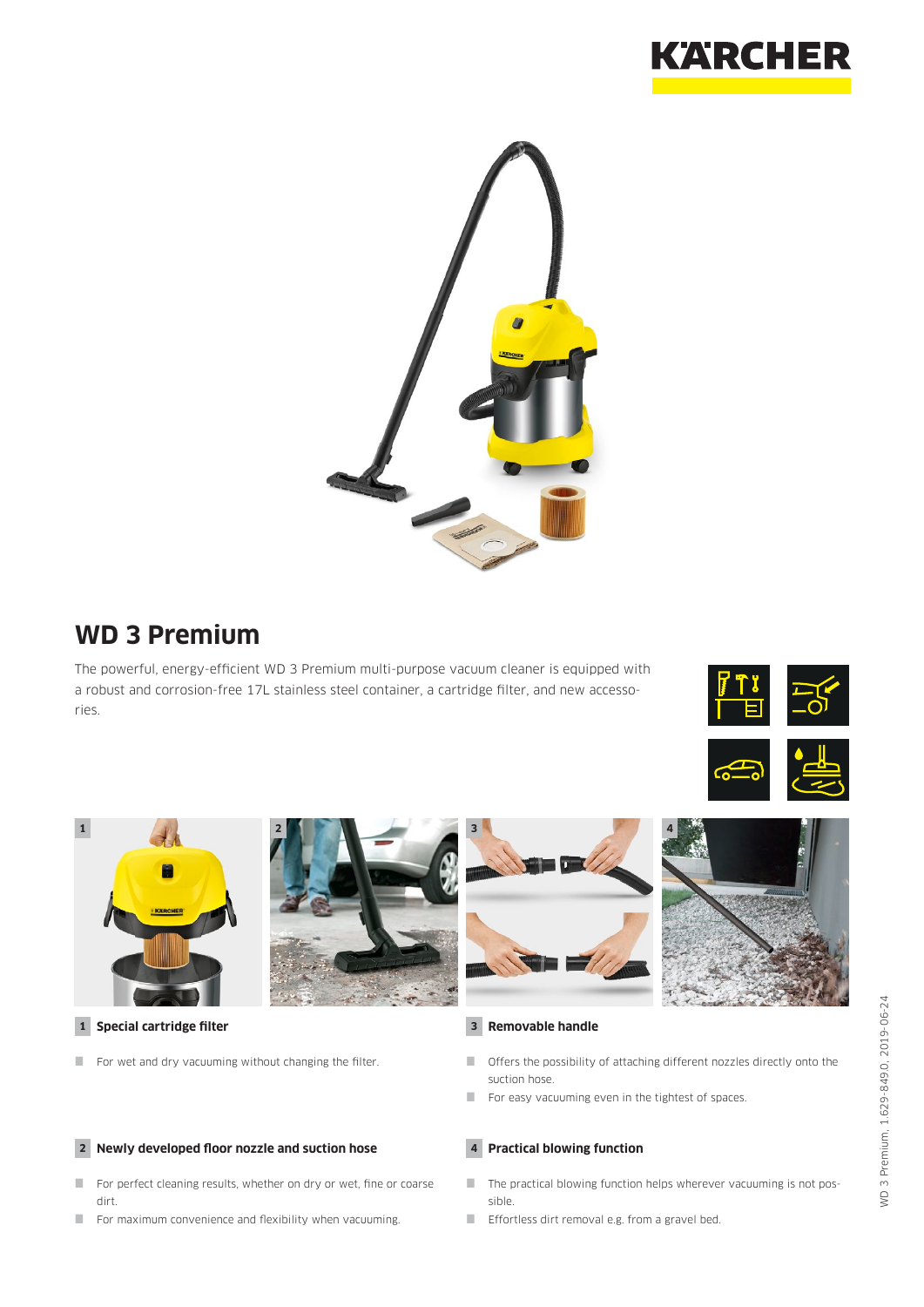# TECHNICAL DATA AND EQUIPMENT.



### **WD 3 Premium**

- $\blacksquare$  Newly developed accessories for perfect cleaning results
- **Practical blowing function**
- Stainless steel container

| Technical data                       |                     |                               |                          |   |
|--------------------------------------|---------------------|-------------------------------|--------------------------|---|
| Order no.                            |                     | 1.629-849.0                   |                          |   |
| <b>EAN code</b>                      |                     | 4054278029719                 |                          |   |
| Real suction power*                  | Air Watt            | 200                           |                          |   |
| <b>Energy use</b>                    | W                   | 1000                          |                          |   |
| <b>Container capacity</b>            | T                   | 17                            |                          |   |
| <b>Container material</b>            |                     | Stainless steel               |                          |   |
| <b>Standard accessory ID</b>         | mm                  | 35                            |                          |   |
| Power cable                          | m                   | 4                             |                          |   |
| <b>Current type</b>                  | V / Hz              | 220-240 / 50-60               |                          |   |
| Weight                               | kg                  | 5.8                           |                          |   |
| Dimensions ( $L \times W \times H$ ) | mm                  | 388 × 340 × 525               |                          |   |
|                                      |                     |                               |                          |   |
|                                      |                     |                               |                          |   |
| <b>Equipment</b>                     |                     |                               |                          |   |
| <b>Suction hose</b>                  | m/mm                | 2/35                          | <b>Accessory storage</b> | п |
| Removable handle                     |                     | п                             | <b>Cable hook</b>        | ■ |
| <b>Suction tubes</b>                 | piece(s) / m<br>/mm | $2 \times 0.5 / 35 /$ plastic |                          |   |
| Wet and dry floor nozzle             |                     | Clips                         |                          |   |
| Cartridge filter                     |                     | Standard                      |                          |   |
| Paper filter bag                     | piece(s)            | $\mathbf{1}$                  |                          |   |
| Crevice nozzle                       |                     | п                             |                          |   |
| Suction pipe for coarse dirt         | m/mm                | $\overline{\phantom{a}}$      |                          |   |
| <b>Blower function</b>               |                     | п                             |                          |   |
| <b>Parking position</b>              |                     | ■                             |                          |   |

 **\* Measured by the suction tubes according to the standardised IEC 60312 method of measurement.**